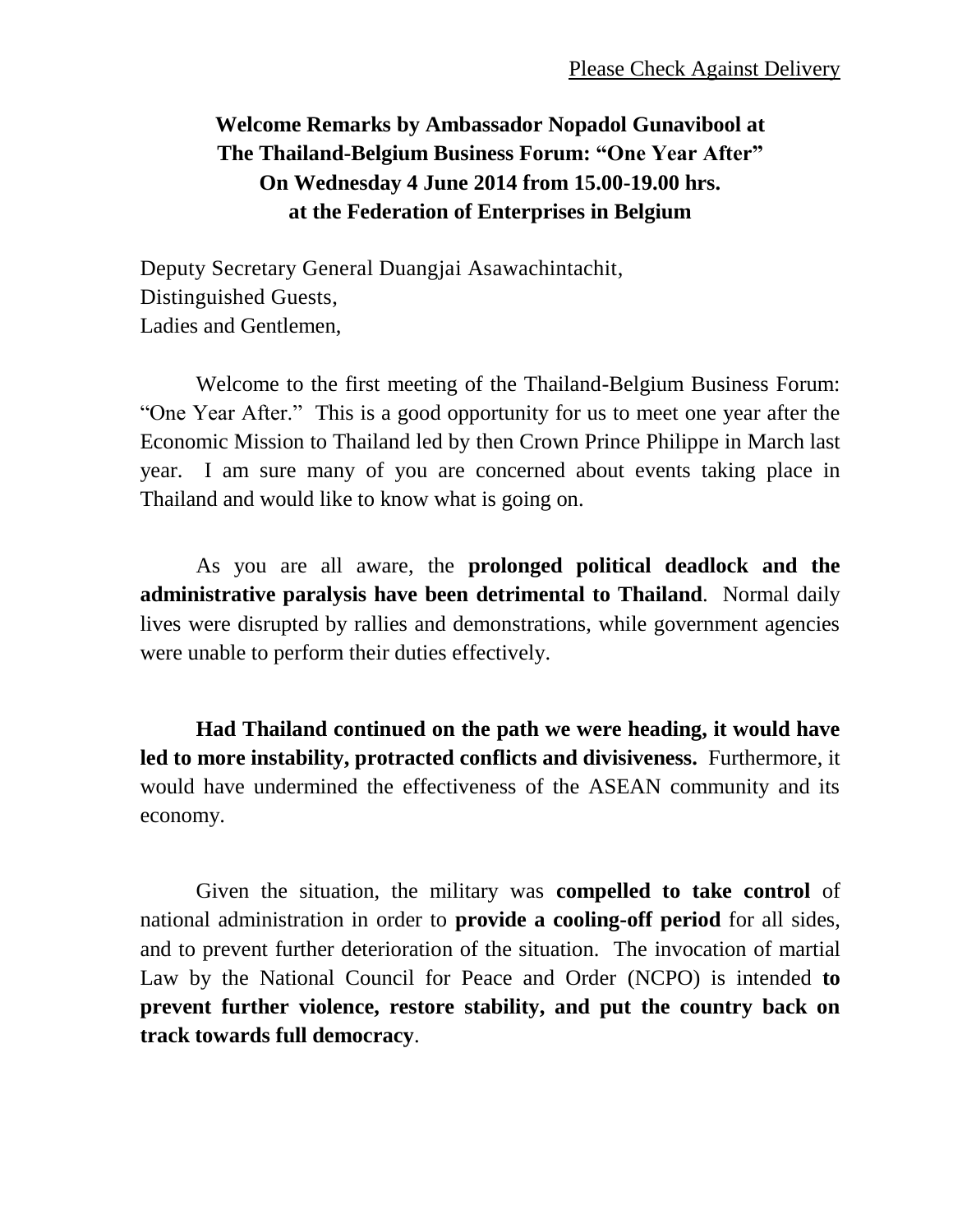With regard to that goal, **the NCPO reaffirms that individual rights and freedoms are to be upheld.** The limitations that have been put in place are only those necessary to prevent further disruption and pre-empt efforts to instigate violent incidents.

## The priority of the NCPO is to **ensure that national administration functions as normal and key policies can be implemented**.

The NCPO has pledged to protect all diplomatic missions, consulates, international organizations, as well as all tourists and foreign nationals residing in Thailand. The Council has reaffirmed that all diplomatic relations between the Kingdom of Thailand and foreign nations remain unchanged from their status under the previous government. All on-going negotiations will also be carried out as planned. Thailand's commitment under various international obligations will be respected.

Given the interconnection of our globalized world, no country can take an isolationistic approach any more – and Thailand is no exception. Thailand intends to continue our proactive foreign policy, especially in ASEAN, the United Nations and other multilateral fora. The Council is working towards returning the situation to normalcy as soon as possible so that Thailand can return to proactive and mutually beneficial relationships with our international friends and partners.

It is the Council's intention to create the right conditions for national reconciliation and push forward the reform process, in order to put Thailand on a path towards free and fair elections and restore democracy once again.

It will take time for effective administration and social harmony to be restored to Thailand. The Council has pledged to return the situation to normal as soon as possible, and to ensure long term stability for both Thailand and the region.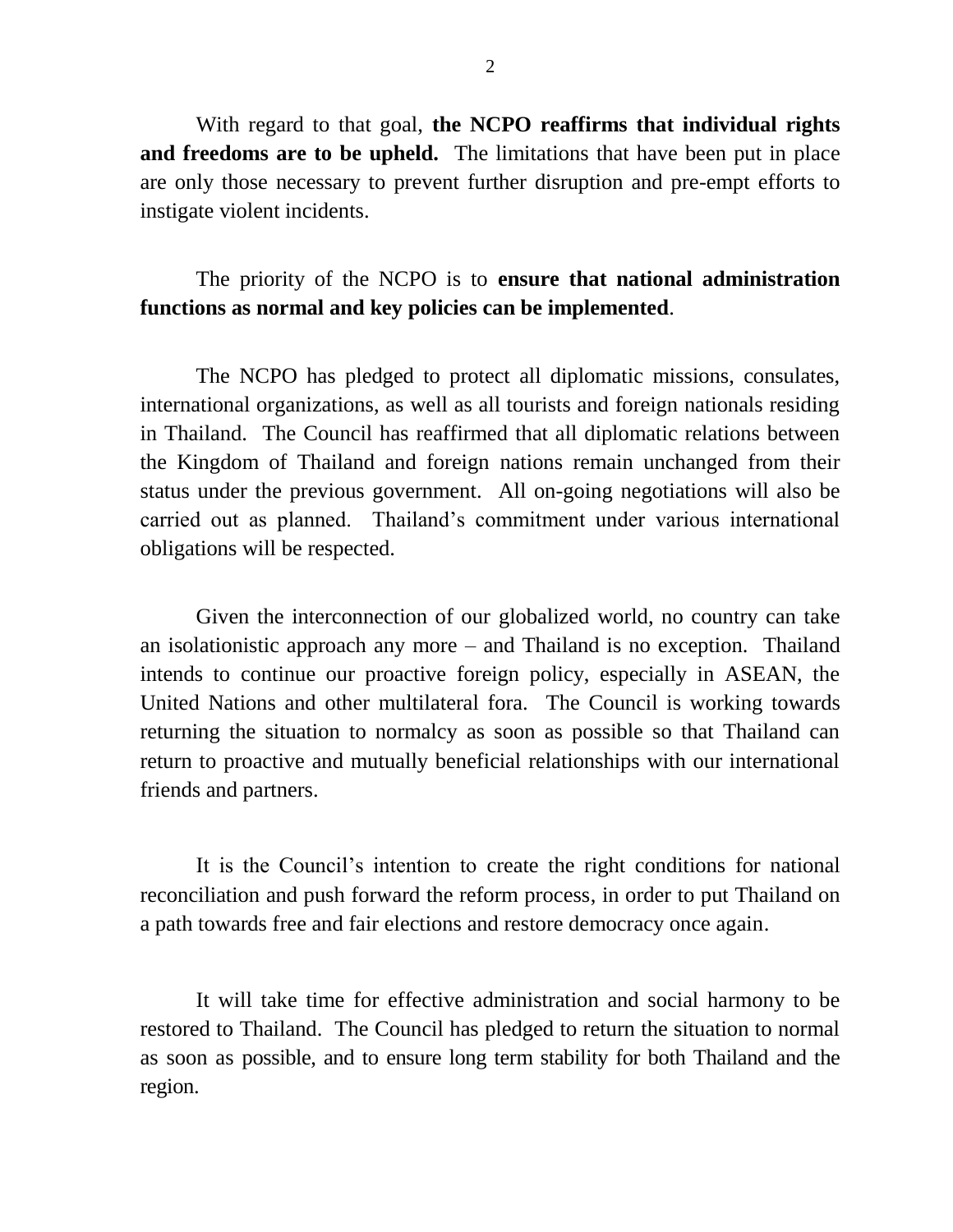On Friday the thirtieth (30) of May, General Prayut Chan-O-Cha, the head of the Council, outlined the Council's roadmap in the following three phases.

The first phase will involve efforts to achieve national reconciliation as soon as possible, at least within two to three months. In addition to security operations, a reconciliation center will be established for central and rural reforms paving the way for the second phase.

In the second phase, a legislative council will be established to select an interim Prime Minister, appoint cabinet members to administer the country, and draft a new constitution. A reform council will also be established to resolve existing conflicts. This will probably take approximately one year.

When the situation returns to normal and national reconciliation and social harmony have been achieved, the Council will move to the third and final phase of organizing a general election under a democratic system which is legal and accepted by all sides.

Undoubtedly, there will be economic repercussions from the military intervention. However, I think you all understand Thailand very well and know that an event like this is separate from the economic dynamics in Thailand. Elected and non-elected governments come and go, but our economic policy has never changed.

Throughout the long process of political change and maturity to a democracy, the Thai economy has always remained open to foreign investment and trade. The Thai government has always done its utmost to protect foreign businesses and your investments in Thailand and this will never change.

The Council has appointed recognized economic experts to a 10 member advisory board on economic affairs. Members include Somkid Jatusripitak, former finance minister and deputy prime minister, MR Pridiyathorn Devakul, former deputy prime minister, and Narongchai Akrasanee, former commerce minister, who are all known for their economic skills and experience.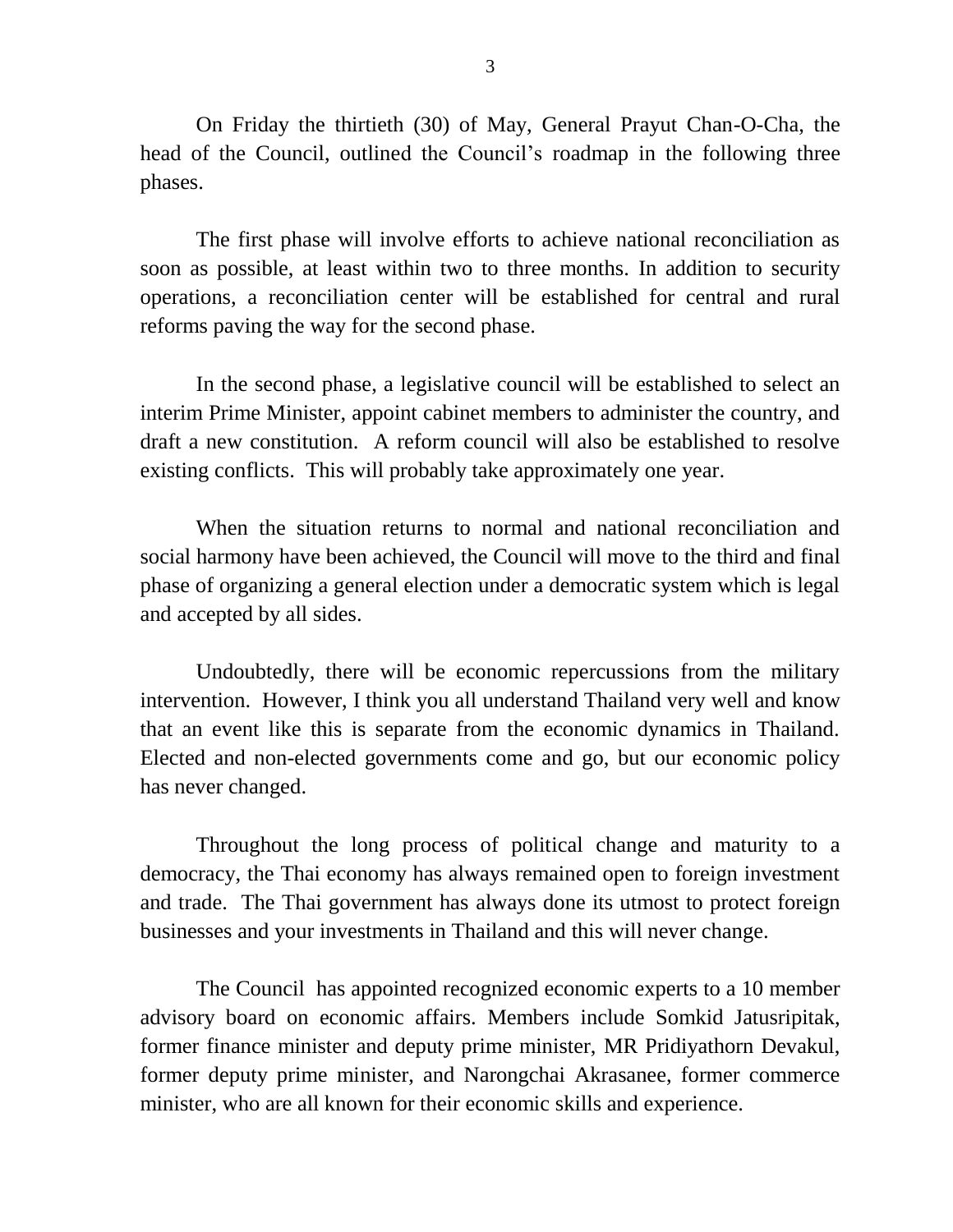An economic roadmap is expected to be announced this week to restart economic activities which were stopped or slowed down in recent months. Projects aimed at enhancing people's livelihood and well-being will be expedited. Priorities include the disbursement of money to all farmers left unpaid from the rice-pledging scheme and the investments on connectivity infrastructure projects such as in flood prevention and mass transit.

For the rest of the 2014 fiscal year, which ends on 30 September, the Council places priority on the following projects:

(1) projects delayed by the political vacuum that have a direct impact on the economy, especially those affecting the basic needs of the people, such as the rice-pledging scheme;

(2) projects that have been approved but could not be carried out due to the legal constraints experienced by the previous government; and

(3) mega projects that require special budget, such as the dual-track train project, electric train project, and other public infrastructure projects.

The Thai Chamber of Commerce, the Federation of Thai Industries and the Board of Trade have all expressed their support of initial details of the roadmap and said that it could help bolster the economy and stimulate growth.

Our history has shown time and again that Thailand is quick to adapt to political and economic changes. This time is no different, so do not worry. Please do not hesitate if you want to invest and trade. Thailand's economic fundamentals are still strong with a low unemployment rate *(0.7% in Q4 2013)*, and private investment and domestic consumption are expected to rebound quickly.

Let me just mention some highlights about bilateral relations between Thailand and Belgium.

Thailand and Belgium have enjoyed very warm and close ties for the past 146 years since our two countries signed a Treaty of Friendship and Commerce in 1868. Our two Royal Families are very close, and HRH Princess Maha Chakri Sirindhorn regularly visits Queen Fabiola every year.